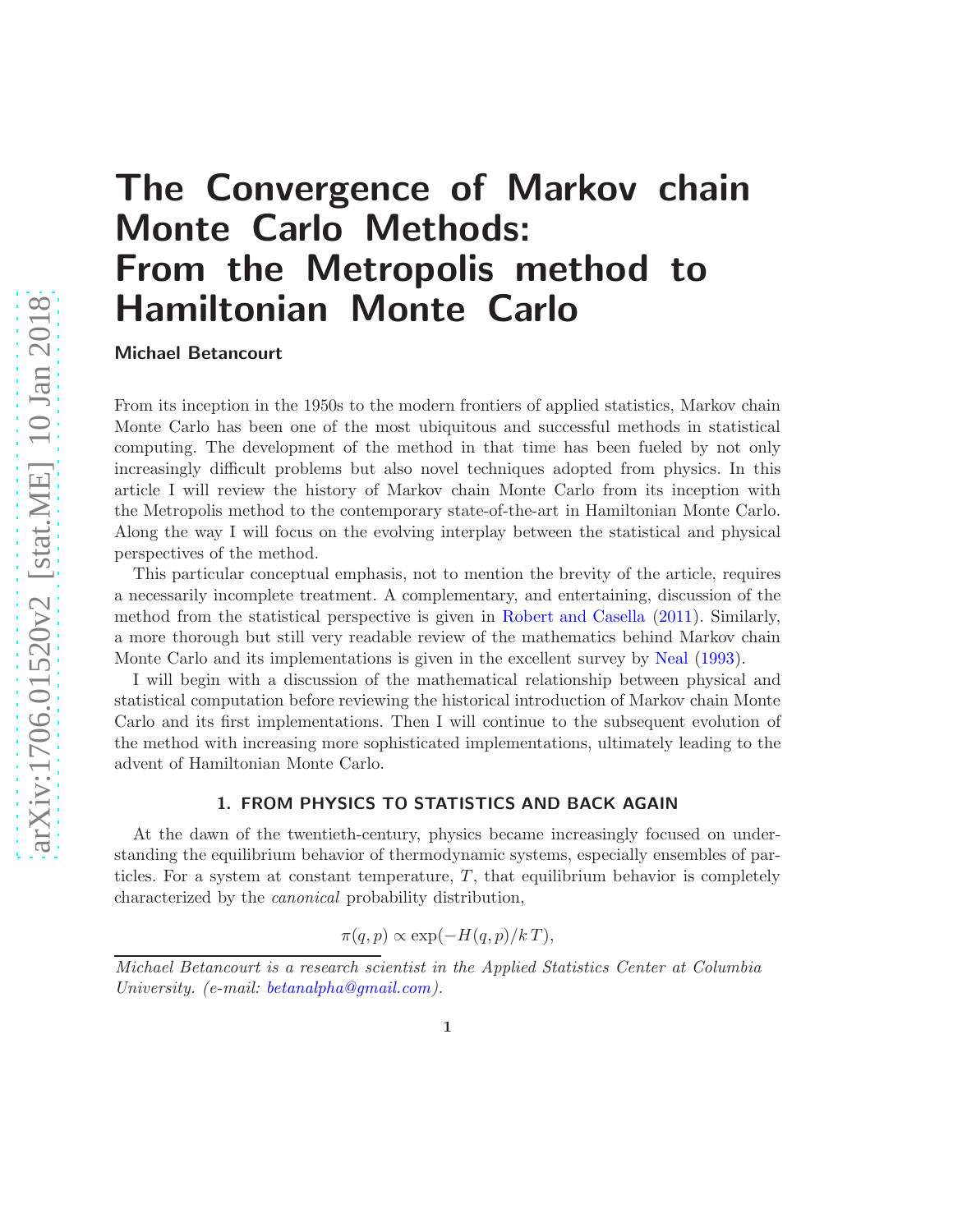where k is the Boltzmann constant, q and p are respectively the positions and momenta of the particles, and  $H(q, p) = K(p) + U(q)$  is the *Hamiltonian* defining the physical system. In particular, all physical observables of the equilibrium system become expectations with respect to this canonical distribution,

$$
\mathbb{E}[f] = \int dq \, dp \, \pi(q, p) f(q, p).
$$

Often physical observables are independent of the kinematics of the system, reducing the calculation to expectations entirely on the configuration space,

$$
\mathbb{E}[f] = \int dq \, dp \, \pi(q, p) f(q) = \int dq \, \pi(q) f(q),
$$

where the equilibrium distribution over configuration space is given by

$$
\pi(q) \propto \exp(-U(q)/kT).
$$

Ultimately equilibrated physical systems are equivalent to probabilistic systems, both specified by a given probability distribution with well-defined characteristics given by expectation values.

By exploiting this equivalence we can facilitate the computation of physical observables. The direct approach for computing observables of equilibrated physical systems, for example, is to simulate the dynamics long enough that time averages over the dynamics converge to the equilibrium observables. Because of this equivalence, however, we can also employ techniques developed in statistics to avoid the costly simulations.

Moreover, the equivalence can be just as useful in statistical problems. Transforming a statistical system into a physical one allows us to utilize the corresponding pseudodynamics to improve existing computational methods. The history of Markov chain Monte Carlo, and really much of modern statistical computation, is woven from this interplay between physics and statistics.

## 2. THE INCEPTION OF MARKOV CHAIN MONTE CARLO

A key insight from statistics is that every probability distribution admits a stochastic representation comprised of a sampling procedure that generates arbitrarily long sequences of points,  $\{\theta_1, \ldots, \theta_N\}$ , or samples, whose empirical average for any function, f, converges to the corresponding expectation value,

$$
\lim_{N \to \infty} \frac{1}{N} \sum_{n=1}^{N} f(\theta_n) = \mathbb{E}[f].
$$

Without knowledge of the sampling procedure itself, the individual points in any such sample appear to be randomly distributed across parameter space, stochastically jumping between neighborhoods of high probability from one iteration to another.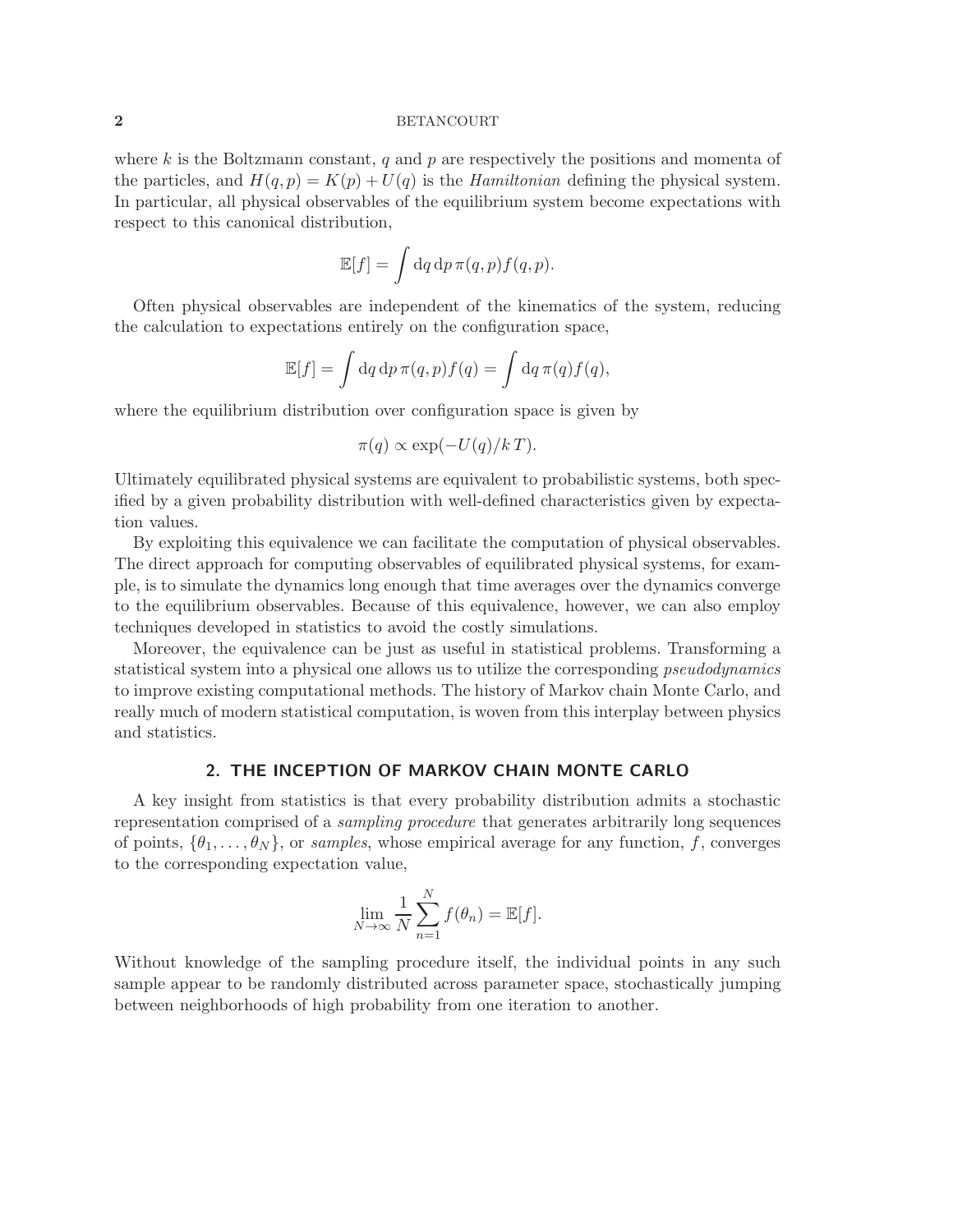In particular, if we can generate samples from the canonical distribution, or its projection onto configuration space, then we can quickly calculate physical observables without having to resort to expensive simulations. Unfortunately, as one considers increasing complex systems the generation of those samples becomes increasingly challenging.

#### 2.1 "...had to go to Monte Carlo"

Exact sampling procedures generate each point in a sample independently of the others. Generating and publishing tables of exact samples from common probability distributions was a major effort of statistics in the early 20th century, but the work was laborious and limited to very simple distributions. Still the method was a constant curiosity for physicists. Enrico Fermi, for example, would exploit the method to make what seemed like impossibly-quick predictions of experimental outcomes as early as the 1930s [\(Metropolis,](#page-11-1) [1987](#page-11-1)). Similarly, Stanislaw Ulam would play with sampling techniques to reason about the outcomes of random games like poker and solitaire [\(Eckhardt](#page-11-2), [1987\)](#page-11-2).

The computational technologies spurred by World War II and the Manhattan Project, however, soon provided an alternative means of generating samples from physical systems. Soon after the war ended, John von Neumann realized the potential of the Electronic Numerical Integrator and Computer, or ENIAC, for automating the grueling task of generating random samples for estimating physical observables.

Together with Stan Ulam he developed computational methods for generating exact samples from arbitrary univariate distributions [\(Eckhardt](#page-11-2), [1987](#page-11-2)) while his wife, Klari, worked with Nicholas Metropolis to program those algorithms into the ENIAC [\(Metropolis](#page-11-1), [1987](#page-11-1)). At the same time Metropolis and Ulam formalized the initial mathematical foundations of the method [Metropolis and Ulam](#page-11-3) [\(1949](#page-11-3)). The program quickly became a success for the post-war weapons program and the method was anointed "Monte Carlo" as an homage to the stories Ulam would tell about his uncle who was always asking for money to gamble at the infamous casino.

Not much later the ENIAC was disassembled and moved from the University of Pennsylania to Aberdeen Proving Ground in Maryland, shortly delaying the work of von Neumann, Metrolis, and Ulam. In the meantime, however, Enrico Fermi developed an entirely analog version of the method [\(Metropolis](#page-11-1), [1987](#page-11-1)). A small trolley would trace the path of a neutron across a two-dimensional material using tables of random numbers to determine speed, direction, and collision times without the need of expensive computer calculations. The so-called FERMIAC is still around, on display at the Bradbury Science Museum in Los Alamos [\(Brandbury Science Museum,](#page-11-4) [2017](#page-11-4)).

#### 2.2 Markov Chain Reactions

With von Neumann returning to Princeton after the war, Metropolis continued on at Los Alamos, leading the group applying Monte Carlo to study more and more advanced thermodynamic reactions. As the reactions became more complex, however, generating exact samples became infeasible, even with the increasing computational power available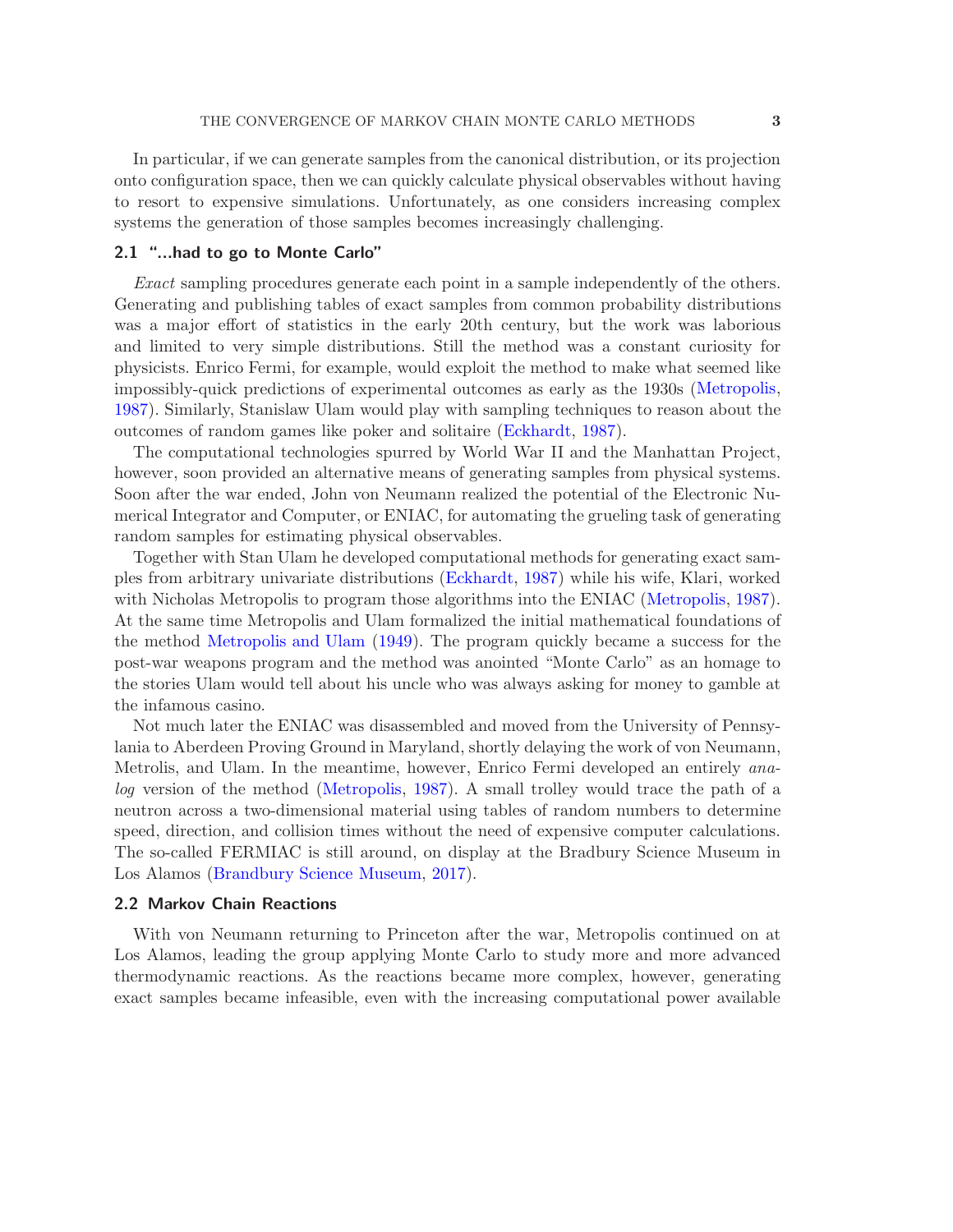from the upgraded ENIAC and its successor, MANIAC.

Along with Arianna Rosenbluth, Marshall Rosenbluth, Edward Teller, and Augusta Teller, Metropolis introduced a new scheme to generate correlated samples from the equilibrium distribution [\(Metropolis et al.,](#page-11-5) [1953](#page-11-5)). Arianna, an accomplished physicist herself, was responsible for the critical task of implementing the new algorithm on the MANIAC, while Marshall did the bulk of the methodological development [\(Gubernatis](#page-11-6), [2005](#page-11-6)). The resulting scheme became known as the Metropolis method, although perhaps a more appropriate name would have been the Rosenbluth method.

Regardless, the scheme introduced a stochastic dynamics that, while unrelated to the true dynamics of the physical system being studied, generates correlated samples from the equilibrium distribution on the configuration space. The artificial pseudodynamics perturb the current state,  $q$ , to give a *proposal*,  $q'$ , with is then accepted with probability

$$
a(q, q') = \min\left(1, \frac{\pi(q')}{\pi(q)}\right).
$$

If the proposal is rejected then the current state is repeated as a new point in the sample.

Provided that the nature of the perturbations does not depend on the current state, this procedure will generate a Markov chain of points in the configuration space that defines a sample from the equilibrium distribution which can be used to estimate observables. The generality of the approach suddenly made sampling methods feasible not only for the thermonuclear problems of immediate interest but also for a variety of other challenging problems in physics and chemistry.

After decades of empirical success in the physical sciences, the Metropolis method was generalized by the statistician W. K. Hastings [\(Hastings,](#page-11-7) [1970](#page-11-7)) who realized that the proposal could be given by sampling from an arbitrary distribution,  $Q(q | q')$ , provided that the acceptance probability was modified to

$$
a(q, q') = \min\left(1, \frac{Q(q \mid q') \pi(q')}{Q(q' \mid q) \pi(q)}\right).
$$

The resulting *Metropolis-Hastings method* is still to this date one of the most common methods of generating Markov chains for Monte Carlo estimation, a method now known as Markov chain Monte Carlo.

The generality of the Metropolis-Hastings method and Markov chain Monte Carlo, however, does not guarantee reasonable practical performance. In particular, if the Markov chain doesn't explore the target distribution well enough and fast enough then we will exhaust our computational resources long before generating a large enough sample to estimate expectations with any reasonable accuracy. For the Metropolis-Hastings method this requires a proposal distribution sufficiently well-suited to the target distribution that each proposal strongly perturbs the initial state without being rejected, ensuring large distances between neighboring points in the subsequent Markov chain.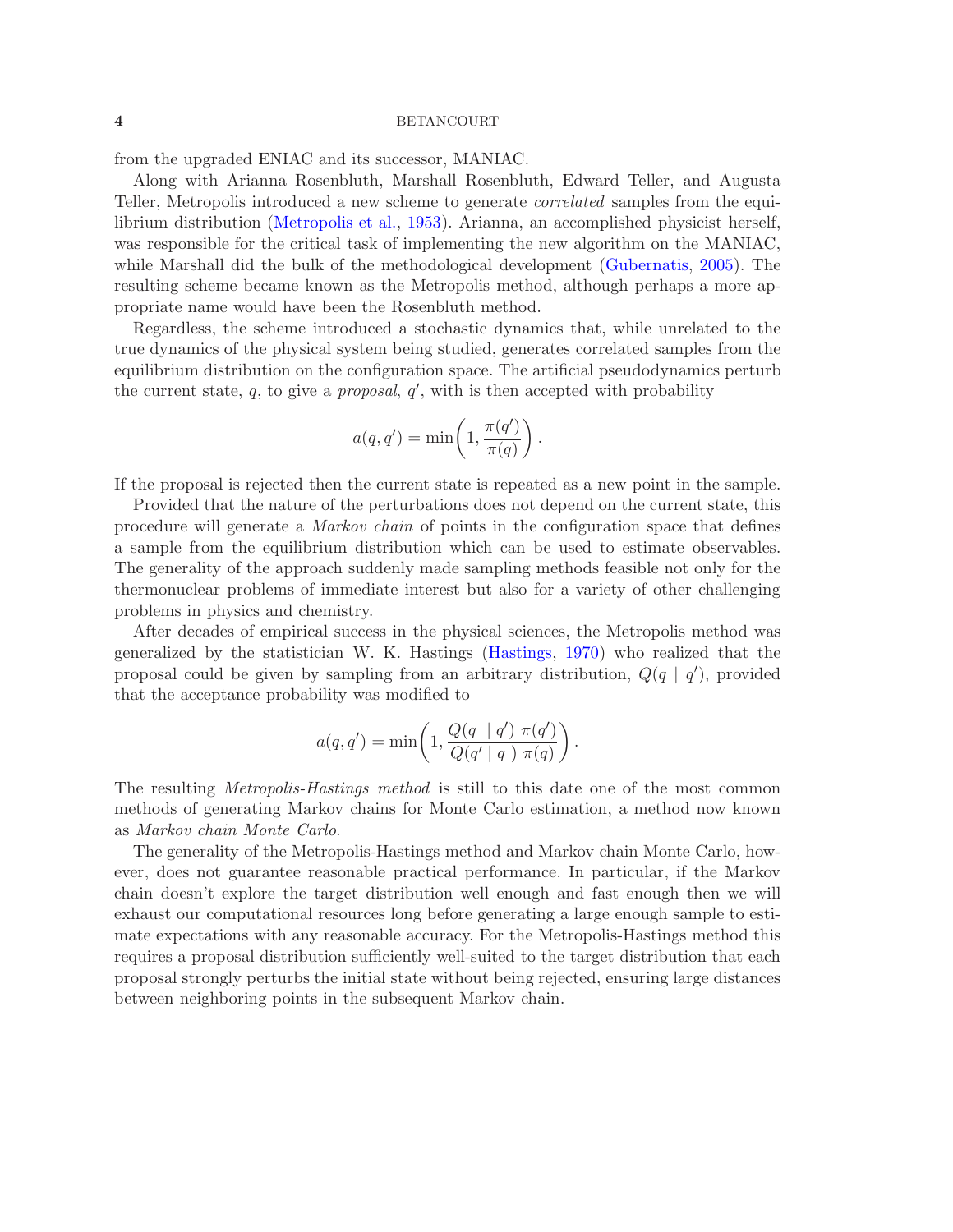#### 2.3 The Markov chain Monte Carlo Revolution in Statistics

Despite Hastings' seminal contribution, Markov chain Monte Carlo techniques were not yet strongly embraced by the statistics community. Although exact sampling methods were finding success in applied problems, for example in [Rubin](#page-12-1) [\(1981\)](#page-12-1) and [Dempster, Selwyn and Weeks](#page-10-0) [\(1983](#page-10-0)), Markov chain Monte Carlo itself was largely considered untrustworthy as the correlations inherent in the samples initially made it difficult to build a rigorous theoretical understanding of when the method would yield well-behaved results. That hesitancy to employ Markov chain Monte Carlo would soon change, however, with the introduction of a particularly useful implementation of the algorithm.

The rapid improvement and proliferation of computing in the 1970s stimulated not only physical scientists but also computer scientists, especially those working on the reconstruction of images corrupted by noise and deterioration. These reconstructions utilized statistical correlations between the black and white pixels in an image, correlations that looks suspiciously like those in spin lattices such as the Ising model that had been extensively studied in the physics literature.

Conveniently, methods for simulating from the equilibrium distribution of these lattices had already been developed in physics. Chief amongst these was *Glauber dynamics* [\(Glauber](#page-11-8), [1963](#page-11-8)), which updates the orientation of each spin one at a time based on the configuration of its neighbors on the lattice.

In 1984 Stuart and Donald Geman formalized this equivalency and applied Glauber dynamics to the problem of image reconstruction [\(Geman and Geman](#page-11-9), [1984](#page-11-9)). The resulting Gibbs sampler updated each pixel one at a time by sampling from the conditional distribution determined by the configuration of all of the other pixels in the image, generating a Markov chain of correlated pixel configurations distributed according to the desired distribution.

Not long after, Gelfand and Smith introduced the Gibbs sampler to the statistics literature [\(Gelfand and Smith](#page-11-10), [1990](#page-11-10)). Having recently addressed the general problem of how to decomposing a multivariate probability distribution into the univariate conditional probability distributions needed to implement a Gibbs sampler, the statistics field was particularly ripe for this implementation of Markov chain Monte Carlo. Gibbs sampling became a rapid success, enabling a flurry of applied statistical analyses that had been up to that point infeasible.

The introduction of the software Bayesian inference Using Gibbs Sampling, or BUGS, [\(Lunn et al.](#page-11-11), [2000\)](#page-11-11) was especially critical to this revolution. By allowing users to specify a large class of Bayesian posterior distributions bespoke to their analysis and then automating the application of Gibbs sampling, the software facilitated statistical analyses across a diversity of scientific fields. Following its inception in 1989 and first public prototype in 1991, the software quickly became indispensable in many applied domains after its first stable release in 1995 [\(Lunn et al.](#page-11-12), [2009](#page-11-12)).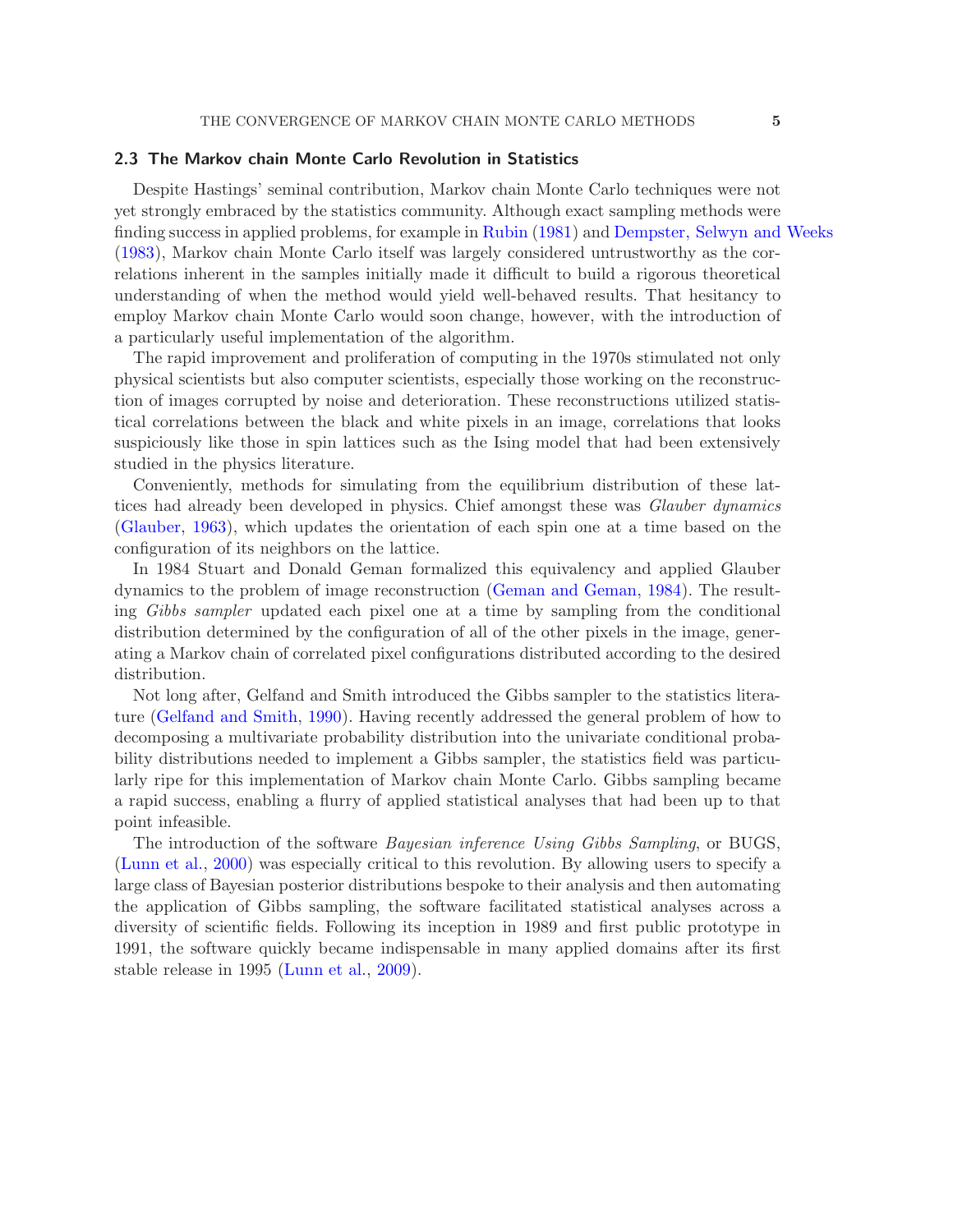## 3. DRIFTING TOWARDS SCALABLE MARKOV CHAIN MONTE CARLO

The inertia of the Markov chain Monte Carlo revolution in statistics carried over through the next few decades, fueling the development of a rigorous understand of the performance and robustness of not only the Gibbs sampler but also Metropolis-Hastings samplers and Markov chain Monte Carlo in general [\(Meyn and Tweedie](#page-11-13), [2009](#page-11-13)). At the same time practical diagnostics such as the Gelman-Rubin statistic [\(Gelman and Rubin,](#page-11-14) [1992](#page-11-14)) were introduced, testing the consistency of multiple Markov chains to identify the pathologies that had been identified as obstructions to accurate Markov chain Monte Carlo estimation. When carefully employed, these diagnostics could promote the robustness of Markov chain Monte Carlo in practical applications.

The success of these early Markov chain Monte Carlo implementations, however, soon contributed to their own demise. Taking the success for granted, practitioners quickly advanced to increasingly complicated problems that saturated their capabilities.

When targeting distributions with more than ten or so dimensions or non-trivial dependencies amongst the parameters, Metropolis-Hastings implementations with simple proposals and Gibbs samplers become fragile or slow and quickly lose the ability to provide accurate estimators. This diminishing performance motivated the development of the novel Markov chain Monte Carlo implementations needed to tackle the challenging problems to which practical interest had progressed.

## 3.1 Langevin Monte Carlo

The diminishing performance of the early Metropolis-Hastings implementations is not inherent to the Metropolis-Hastings method itself, but rather a consequence of the simple proposal distributions being used. When applied to complex problems, simple proposals such as the random walk proposal first proposed in [Metropolis et al.](#page-11-5) [\(1953\)](#page-11-5) either suffer from increasingly high rejection rates or increasingly small jumps [\(Roberts et al.](#page-12-2), [1997](#page-12-2)). In either case we end up with a Markov chain that moves through parameter space so slowly that we exhaust our computational resources before we can adequately explore the target distribution.

Ultimately the problem is that the random walk proposal generates an isotropic diffusion that in high-dimensions drifts away from the neighborhoods of parameters space relevant to the target distribution. If we let the diffusion drift for an extended time without applying a Metropolis-Hastings correction then we suffer from high rejection rates. At the same time, however, if we apply the correction with high frequency then we interrupt the pseudodynamics and slow the exploration. In other words, the pseudodynamics induced by random walk Metropolis proposals are incompatible with the structure of high-dimensional target distributions.

There are, however, more sophisticated diffusions that can exploit the structure of a given target distribution. In particular, Langevin diffusions utilize differential information about the target distribution to confine the induced pseudodynamics to the relevant neighborhoods of parameter space. The more directed exploration of this measure-preserving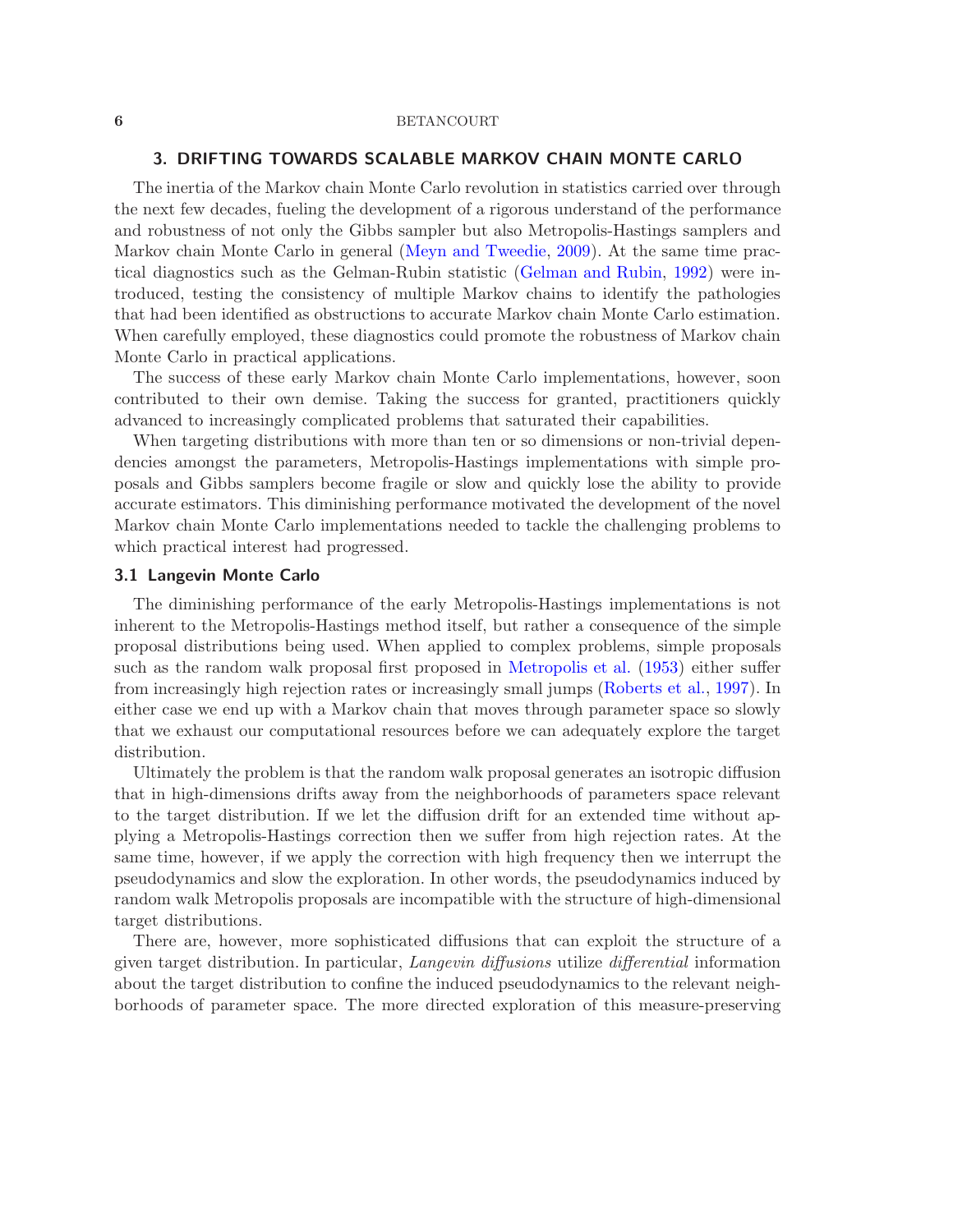diffusion yields much more efficient exploration than the naive random walk of the original Metropolis algorithm.

One immediate issue with Langevin diffusions, however, is that they cannot be simulated exactly for most problems, and error in the numerical integration of the diffusion will bias the resulting samples. [Rossky, Doll and Friedman](#page-12-3) [\(1978](#page-12-3)) noted that if numerical integration of the Langevin diffusion is used as the proposal in a Metropolis-Hastings algorithm then the acceptance procedure will compensate for any numerical errors. Provided that the gradients of the target probability density function are available, this approach can drastically improve the performance of Markov chain Monte Carlo.

[Rossky, Doll and Friedman](#page-12-3) [\(1978](#page-12-3)), however, was largely unknown within the statistics literature, and Langevin methods were not much considered until [Grenander and Miller](#page-11-15) [\(1994](#page-11-15)) was read before the Royal Statistical Society. The paper introduced a discretized Langevin diffusion without any Metropolis-Hastings correction, which the authors argued was adequate for practical problems. Disagreement by Julian Besag in the formal discussion of the paper motivated Gareth Roberts and Richard Tweedie to undertake a theoretical analysis [\(Roberts](#page-12-4), [2017](#page-12-4)) which demonstrated that the correction was critical to the stability of the algorithm [\(Roberts and Tweedie](#page-12-5), [1996](#page-12-5)).

This analysis confirmed that by carefully incorporating differential information about the target distribution into the proposal the Metropolis Adjusted Langevin Algorithm drastically improved the performance and scalability of Markov chain Monte Carlo. That said, the need to evaluate gradients of the target density proved a substantial burden that limited the adoption of the algorithm both in statistics and science.

## 3.2 Molecular Dynamics

While Markov chain Monte Carlo was evolving, the continued growth in computing technologies stimulated work on the direct simulation of physical systems [\(Fermi, Pasta and Ulam](#page-11-16), [1955](#page-11-16); [Dauxois](#page-10-1), [2008;](#page-10-1) [Alder and Wainwright,](#page-10-2) [1959](#page-10-2); [Rahman](#page-12-6), [1964](#page-12-6)).

Symplectic integrators [\(Hairer, Lubich and Wanner,](#page-11-17) [2006](#page-11-17)), allowed larger and more complex physical systems to be simulated with enough accuracy that the resulting dynamical averages were not be too strongly biased from the equilibrium observables. In challenging problems these *molecular dynamics* methods typically yielded estimates much more quickly than competing Markov chain Monte Carlo approaches, although determining whether the bias induced by the numerical integration was indeed small enough for a given application was a persistent challenge.

One particular complication with molecular dynamics, however, is that because the physical dynamics are energy-preserving the dynamical averages yield only microcanonical expectations conditioned on the given energy. Quantifying the distribution over the energies themselves requires the difficult computation of the density of states.

[Andersen](#page-10-3) [\(1980](#page-10-3)) introduced a workaround with the introduction of stochastic collisions into the physical dynamics. The modified dynamics would proceed largely as before, evolving along the initial energy level set for a random amount of time before a collision per-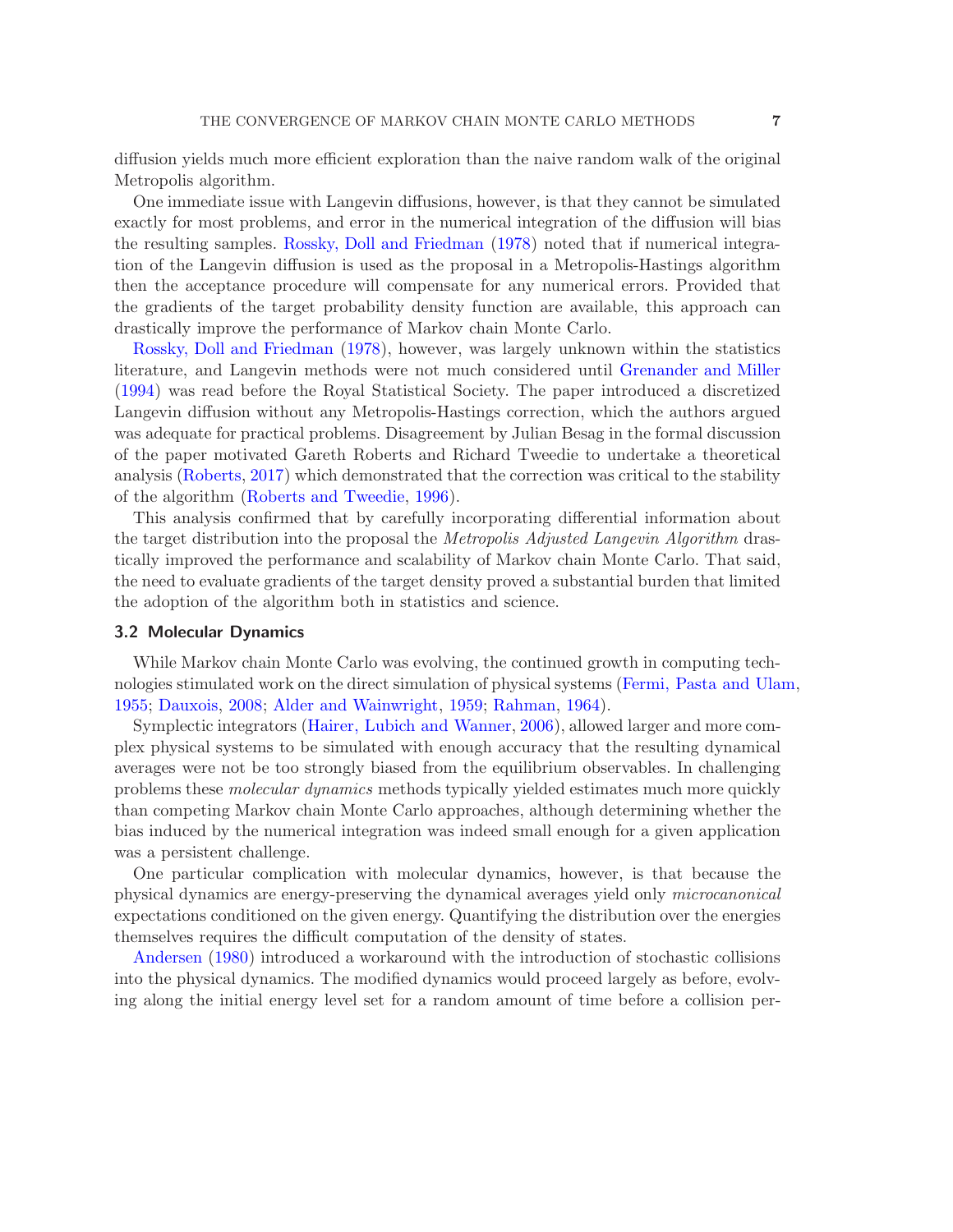turbed the momentum and hence the energy of the system. For sufficiently strong perturbations the resulting dynamics explore the entirety of configuration space and in many cases ensure that the resulting dynamical averages converge to the equilibrium observables.

Interestingly, as the time between collisions becomes more frequent these dynamics converge to a Langevin diffusion. The efficacy of the modified dynamics, however, decreases in this limit as the constant collisions limit how much the dynamics explore each energy level set. The efficiency in which the unencumbered dynamics explores those level sets explains why molecular dynamics can often be more efficient than Langevin Monte Carlo methods. In practice, the time between collisions has to be carefully tuned to ensure optimal performance.

#### 3.3 Hybrid Monte Carlo

Although they evolved largely independently, researchers would eventually identify that Markov chain Monte Carlo and molecular dynamics methods could be combined to yield an even more powerful technique.

Motivated by experimental verification of perturbative quantum chromodynamics in the 1970s, numerous groups entered the 1980s in a battle to tackle non-perturbative quantum chromodynamics. Most efforts considered lattice methods that discretized the quantum fields on grids where the expectations over the space of field configurations became expectations over the discretized lattice configurations. For bosonic fields the expectations over the lattice configurations were amenable to existing Markov chain Monte Carlo methods, but expectations over the complex-valued fermionic fields were still out of reach.

Initial work relied on *quenching* approximations that simply ignored the fermionic degrees of freedom in quantum chromodynamics. By employing some of the most powerful supercomputers in the world, Gibbs samplers running across the discretized lattice were able to reasonably approximate the resulting bosonic expectations [Creutz, Jacobs and Rebbi](#page-10-4) [\(1979](#page-10-4)). In this early work the error induced by ignoring the fermionic fields was largely obscured by the error induced from the discretization of the fields themselves. As computation improved and lattices became smaller, however, the fermionic fields would have to be taken into consideration.

The incorporation of fermionic fields was made possible when [Weingarten and Petcher](#page-12-7) [\(1981](#page-12-7)) showed that expectations over fermionic fields could be calculated by augmenting a purely bosonic system with artificial momenta and taking expectations over the corresponding pseudodynamical system. Unfortunately, while expectations over these completely bosonic systems were amenable to Markov chain Monte Carlo the systems were too complex for existing samplers to be practical, even with the available supercomputing resources.

[Callaway and Rahman](#page-10-5) [\(1982\)](#page-10-5) and [Polonyi and Wyld](#page-12-8) [\(1983](#page-12-8)) then recognized that certain observables in quantum chromodynamics were equivalent to microcanonical expectations over the pseudodynamical system introduced in [Weingarten and Petcher](#page-12-7) [\(1981](#page-12-7)). Consequently these observables could be efficiently estimated with a molecular dynamics approach that simulated the pseudodynamics and took dynamical averages. As with molec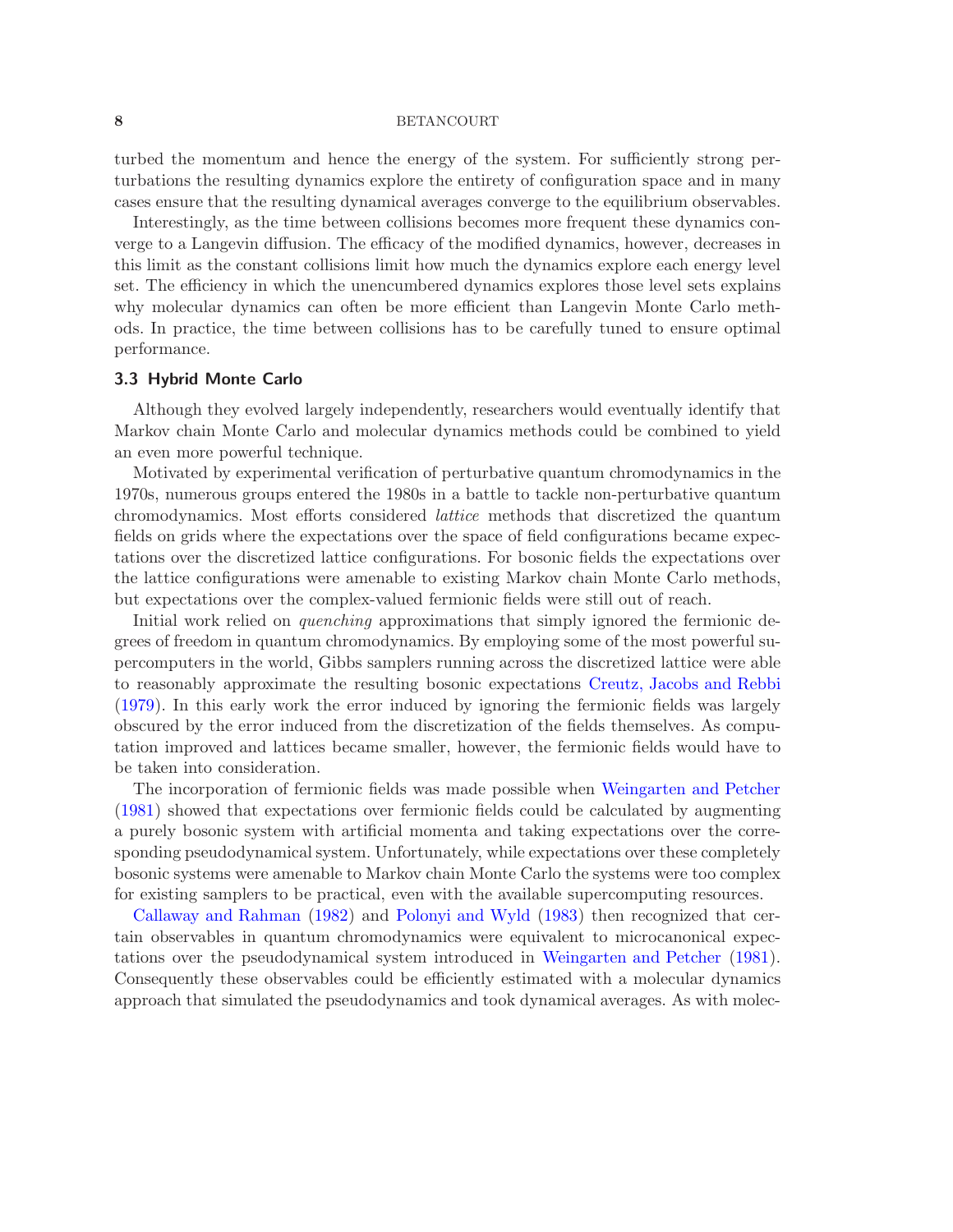ular dynamics, however, the numerical error induced by the numerical integration of the pseudodynamics was difficult to quantify and limited the utility of the computations.

[Batrouni et al.](#page-10-6) [\(1985](#page-10-6)) and [Horowitz](#page-11-18) [\(1985](#page-11-18)) followed with applications of Langevin diffusions to the pseudo-dynamical system, allowing for arbitrary observables to be estimated and not just those equivalent to microcanonical expectations. [Scalettar, Scalapino and Sugar](#page-12-9) [\(1986](#page-12-9)) added a Metropolis correction to the Langevin dynamics, independently proposing the Metropolis Adjusted Langevin Algorithm yet again.

The stage was then set for the introduction of a *hybrid* method [\(Duane](#page-10-7), [1985](#page-10-7); [Duane and Kogut](#page-10-8), [1986](#page-10-8)). Similar to [Andersen](#page-10-3) [\(1980\)](#page-10-3), this hybrid method simulated the pseudodynamics for an extended time before resampling the momenta and, consequently, the energy, allowing observables to be estimated with a single, prolonged time average.

Finally, in order to correct for the inevitable error arising from the numerical integration of the pseudodynamics, [Duane et al.](#page-11-19) [\(1987](#page-11-19)) considered using the hybrid method as a proposal distribution for the Metropolis method. As with the Metropolis Adjusted Langevin algorithm, the acceptance procedure rejected simulations that had accumulated too much error, exactly compensating for the inaccuracies of the numerical integrator. The resulting *Hybrid Monte Carlo* algorithm then alternated between two steps – a Metropolis transition driven by the pseudodynamics and a Gibbs transition that sampled new values of the auxiliary momenta parameters.

Before streamlining the name for publication, the authors had originally referred to this final approach as "hybrid-guided" Monte Carlo. Behind the scenes, however, Pendleton and Roweth punned "guided" into "guid", the Scottish slang for "good" appropriate to their positions at the University of Edinburgh. The method became know colloquially as "guid" Monte Carlo for its superior performance compared other algorithms [\(Pendleton,](#page-12-10) [2017](#page-12-10)).

## 4. GOING WITH THE HAMILTONIAN FLOW

Hybrid Monte Carlo quickly became the standard for lattice quantum chromodynamics calculations, but that would not be its only application. In an effort to read all papers every written about Markov chain Monte Carlo [\(Neal,](#page-12-11) [2017\)](#page-12-11), Radford Neal came across the method in the review [Toussaint](#page-12-12) [\(1989](#page-12-12)) and recognized that the introduction of auxiliary momentum parameters could lift *any* probabilistic system into a pseudodynamical system amenable to Hybrid Monte Carlo

After this realization Neal pioneered its application outside of physics, beginning with his seminal review of Markov chain Monte Carlo [\(Neal](#page-11-0), [1993](#page-11-0)) and thesis on Bayesian neural networks [\(Neal](#page-12-13), [1995](#page-12-13)), and then culminating in a comprehensive review aimed at statisticians [\(Neal](#page-12-14), [2011\)](#page-12-14).

After his thesis Neal began to appreciate the importance of the pseudo-Hamiltonian system in the construction of the method and transitioned to the revised name Hamiltonian Monte Carlo [\(Neal](#page-12-11), [2017](#page-12-11)). After many discussions about the method with Neal, David MacKay adopted the new name in his influential textbook [\(MacKay,](#page-11-20) [2003\)](#page-11-20) which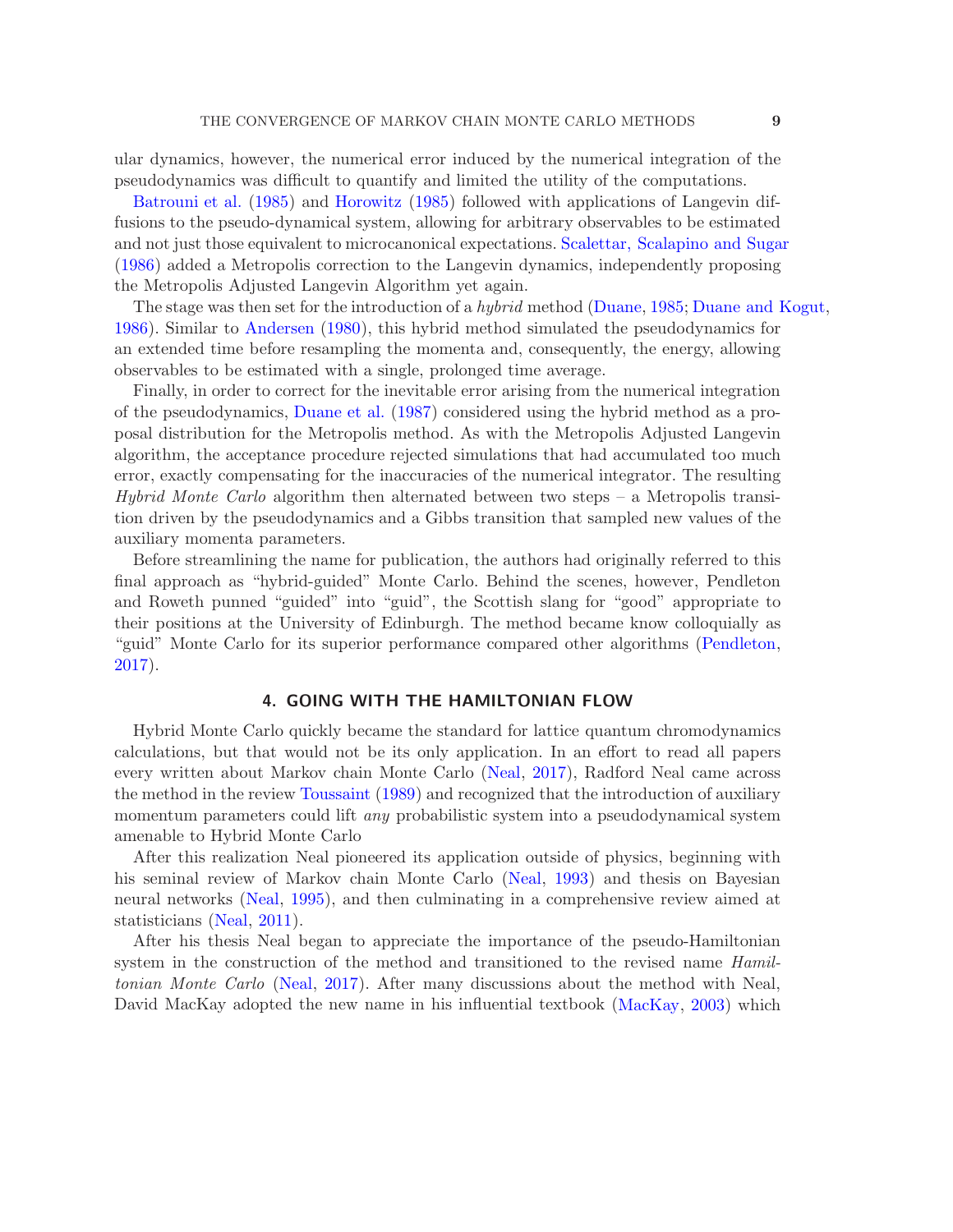introduced the method to many, including this humble author! The improved naming was facilitated by Neal and MacKay not being aware that Hamiltonian Monte Carlo had already been used to denote unrelated algorithms in lattice quantum chromodynamics.

Eventually Hamiltonian Monte Carlo started to pique the interest of statisticians and practitioners. In particular, the promise of a scalable method and the recognition that auto-matic differentiation (Bücker et al., [2006](#page-10-9)) could automate the calculation of the necessary derivatives stimulated the development of general-purpose software to facilitate the use of Hamiltonian Monte Carlo in practical applications.

Initial attempts at software implementations, such as that in the Automatic Differentiation Model Builder, or ADMB, package popular in ecology [\(Fournier et al.](#page-11-21), [2012](#page-11-21)), were limited by the need to delicately tune the algorithm to achieve the promised performance. It wasn't until 2011 when Hoffman and Gelman introduced the No-U-Turn sampler capable of automatically tuning Hamiltonian Monte Carlo to achieve high performance in a given problem [\(Hoffman and Gelman](#page-11-22), [2014\)](#page-11-22) that the method really began to flourish in practice.

Along with a user-friendly probabilistic programming language [\(Carpenter et al.](#page-10-10), [2016](#page-10-10)) and a high-performance automatic differentiation package [\(Carpenter et al.,](#page-10-11) [2015](#page-10-11)), the No-U-Turn sampler formed the basis of Stan, a multi-environment platform for both specifying statistical models and estimating posterior expectations [\(Stan Development Team,](#page-12-15) [2017](#page-12-15)) in the spirit of BUGS. Today Stan has revolutionized applied statistics, admitting novel analyses in everything from political science, ecology, and medicine all the way back to astronomy and physics. The dynamic Hamiltonian Monte Carlo methods pioneered in Stan have also been adopted in packages such as ADMB and TMB [\(Monnahan,](#page-11-23) [2017](#page-11-23)), PyMC3 [\(Salvatier, Wiecki and Fonnesbeck](#page-12-16), [2016](#page-12-16)), and NONMEM [\(Bauer](#page-10-12), [2017](#page-10-12)), with implementations in numerous other packages currently in development.

Parallel to the exploitation of Hamiltonian Monte Carlo, theoretical analysis has illuminated the mathematical foundations of its success. Ultimately the method is driven by a measure-preserving flow that rapidly explores a given probability distribution, efficiently aggregating the information needed to construct accurate Markov chain Monte Carlo estimators [\(Betancourt et al.](#page-10-13), [2016](#page-10-13)). The introduction of auxiliary momenta parameters is simply the unique means of lifting the given probabilistic system into a Hamiltonian system naturally equipped with the desired flow. Exploiting this differential geometric understanding has illuminated both how to optimally implement the method in practice and how to diagnose potential biases. A non-technical review of these developments is given in [Betancourt](#page-10-14) [\(2017](#page-10-14)).

Identifying measure-preserving flows over more intricate spaces, such as tree spaces, in order to generalize Hamiltonian Monte Carlo is an active field of research.

## 5. CONCLUSION

From their inception, the development of Monte Carlo and Markov chain Monte Carlo methods has been constantly fueled by input from physics and related fields. The equivalence between probabilistic systems and equilibrium physical systems provides a bridge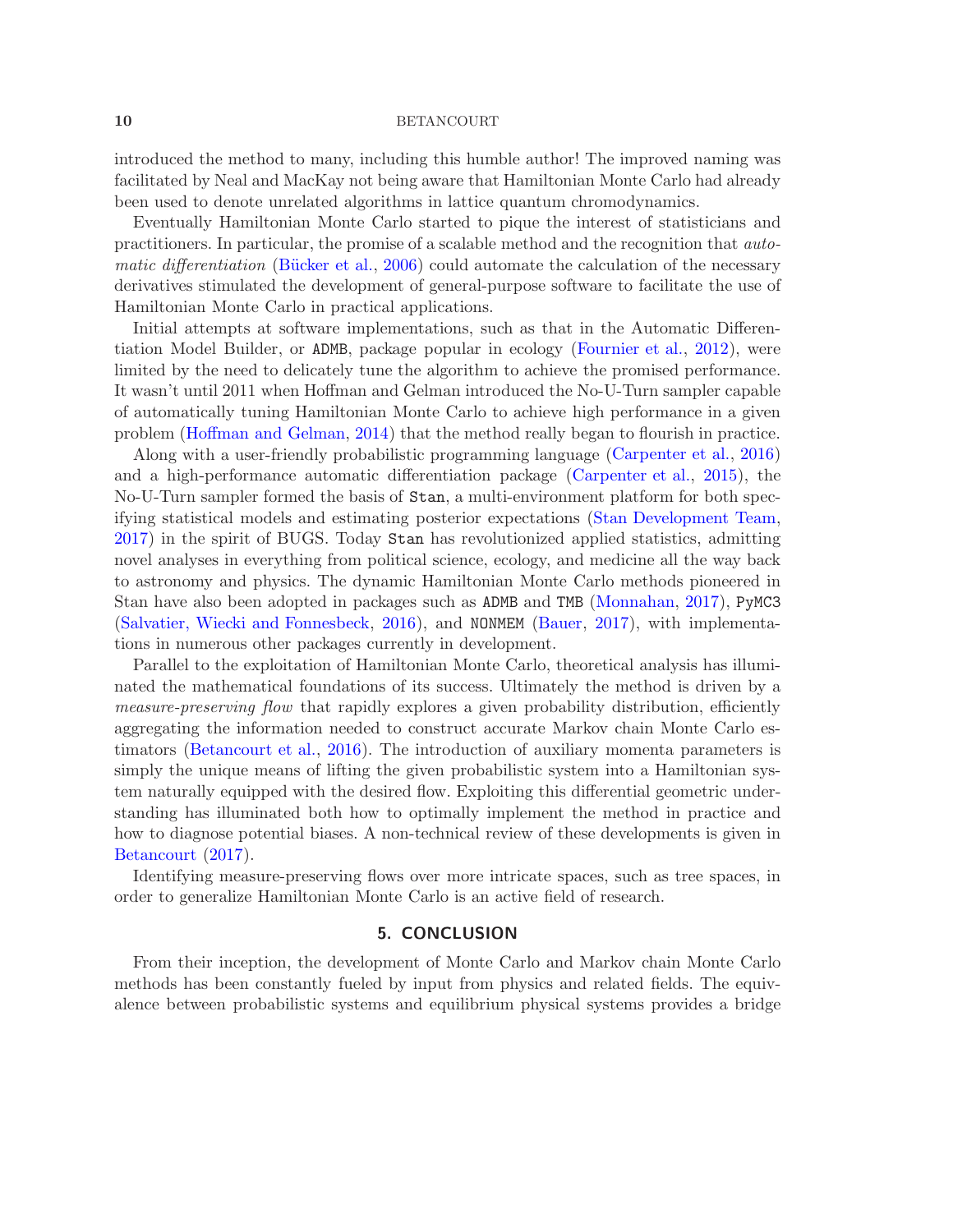that allows the fruitful exchange of ideas and techniques between physics and statistics.

This exchange extends beyond sampling methods. Variational inference [\(Wainwright et al.](#page-12-17), [2008](#page-12-17)), for example has proven successful for computation within certain classes of proba-bility distributions. Similarly, thermodynamic methods [\(Cernøy](#page-12-18), [1985;](#page-12-18) [Kirkpatrick et al.,](#page-11-24) [1983](#page-11-24); [Marinari and Parisi](#page-11-25), [1992;](#page-11-25) [Betancourt,](#page-10-15) [2014](#page-10-15)) employ the structure of non-equilibrium systems to facilitate computation in multimodal problems.

Formalizing this connection and identifying unexploited dualities promises to accelerate this exchange between the two fields and push both into new generations of computation.

## 6. ACKNOWLEDGEMENTS

I am extraordinarily thankful to Brian Pendleton, Simon Duane, Andrew Gelman, Tony Kennedy, Radford Neal, Christian Robert, Gareth Roberts, and Don Rubin for providing critical comments as well as personal recollections of the history presented in this article.

#### REFERENCES

- <span id="page-10-2"></span>Alder, B. J. and Wainwright, T. E. (1959). Studies in Molecular Dynamics. I. General Method. The Journal of Chemical Physics 31 459-466.
- <span id="page-10-3"></span>ANDERSEN, H. C. (1980). Molecular dynamics simulations at constant pressure and/or temperature. The Journal of chemical physics 72 2384–2393.
- <span id="page-10-6"></span>BATROUNI, G., KATZ, G., KRONFELD, A., LEPAGE, G., SVETITSKY, B. and WILSON, K. (1985). Langevin simulations of lattice field theories. Physical Review D 32 2736.
- <span id="page-10-12"></span>Bauer, R. J. (2017). NONMEM Users Guide: Introduction to NONMEM 7.4.1, 7.4.1 ed. ICON Plc, Gaithersburg, Maryland.
- <span id="page-10-15"></span>BETANCOURT, M. (2014). Adiabatic Monte Carlo. ArXiv e-prints 1405.3489.
- <span id="page-10-14"></span>BETANCOURT, M. (2017). A Conceptual Introduction to Hamiltonian Monte Carlo.
- <span id="page-10-13"></span>Betancourt, M., Byrne, S., Livingstone, S. and Girolami, M. (2016). The Geometric Foundations of Hamiltonian Monte Carlo. Bernoulli.
- <span id="page-10-9"></span>BÜCKER, H. M., CORLISS, G., HOVLAND, P., NAUMANN, U. and NORRIS, B. (2006). Automatic Differentiation: Applications, Theory, and Implementations. Springer.
- <span id="page-10-5"></span>Callaway, D. J. E. and Rahman, A. (1982). Microcanonical Ensemble Formulation of Lattice Gauge Theory. Phys. Rev. Lett. 49 613–616.
- <span id="page-10-11"></span>Carpenter, B., Hoffman, M. D., Brubaker, M., Lee, D., Li, P. and Betancourt, M. (2015). The Stan Math Library: Reverse-Mode Automatic Differentiation in C++. ArXiv e-prints 1509.07164.
- <span id="page-10-10"></span>Carpenter, B., Gelman, A., Hoffman, M., Lee, D., Goodrich, B., Betancourt, M., BRUBAKER, M. A., GUO, J., LI, P. and RIDDELL, A. (2016). Stan: A Probabilistic Programming Language. Journal of Statistical Software.
- <span id="page-10-4"></span>CREUTZ, M., JACOBS, L. and REBBI, C. (1979). Monte Carlo study of Abelian lattice gauge theories. Phys. Rev. D 20 1915–1922.
- <span id="page-10-1"></span>DAUXOIS, T. (2008). Fermi, Pasta, Ulam, and a mysterious lady. Physics Today 61 55–57.
- <span id="page-10-0"></span>Dempster, A. P., Selwyn, M. R. and Weeks, B. J. (1983). Combining Historical and Randomized Controls for Assessing Trends in Proportions. Journal of the American Statistical Association 78 221- 227.
- <span id="page-10-7"></span>Duane, S. (1985). Stochastic quantization versus the microcanonical ensemble: Getting the best of both worlds. Nuclear Physics B 257 652-662.
- <span id="page-10-8"></span>DUANE, S. and KOGUT, J. B. (1986). The theory of hybrid stochastic algorithms. Nuclear Physics B 275 398 - 420.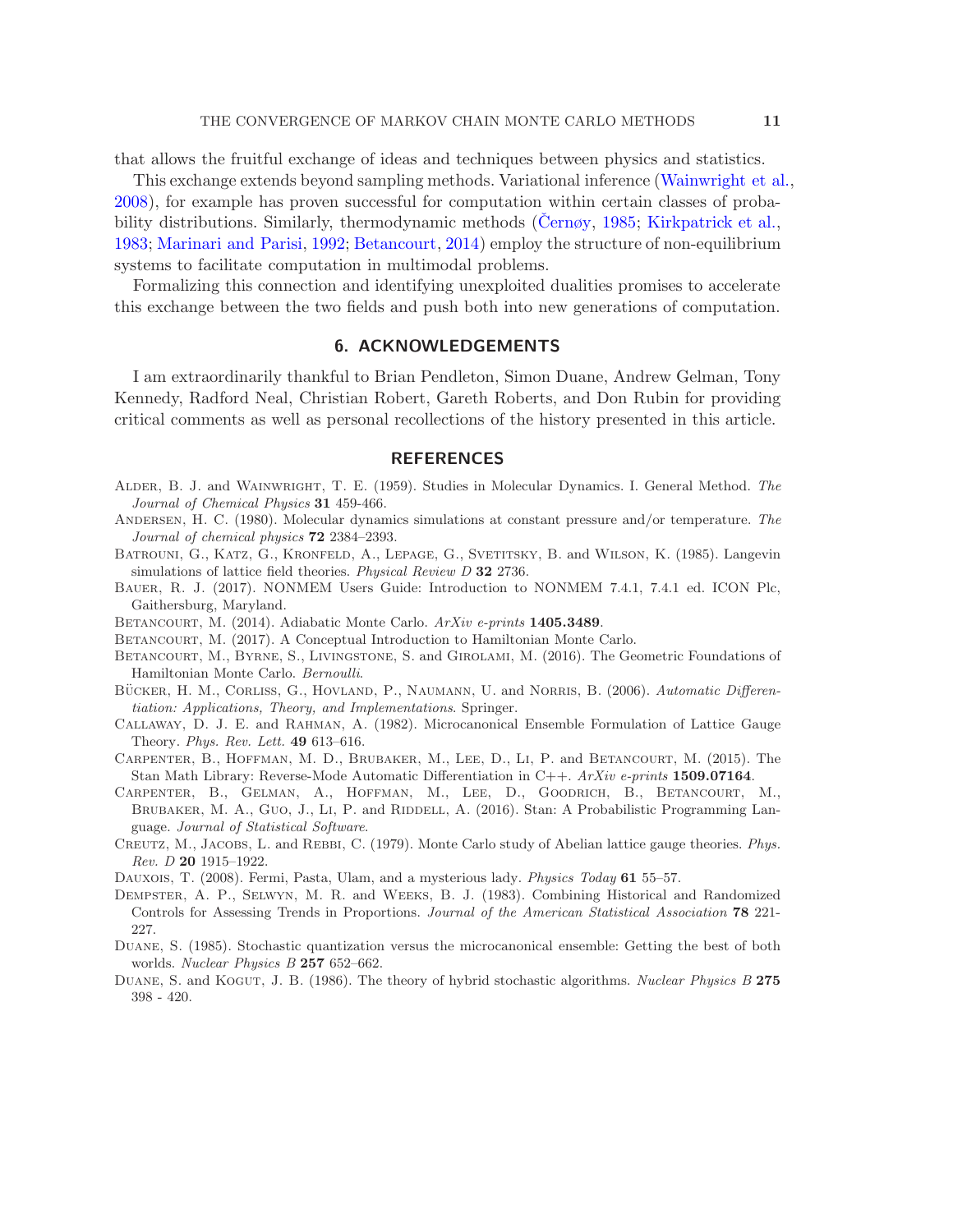- <span id="page-11-19"></span>DUANE, S., KENNEDY, A. D., PENDLETON, B. J. and ROWETH, D. (1987). Hybrid Monte Carlo. Physics Letters B 195 216 - 222.
- <span id="page-11-2"></span>ECKHARDT, R. (1987). Stan Ulam, John von Neumann, and the Monte Carlo Method. Los Alamos Science Special Issue.
- <span id="page-11-16"></span>Fermi, E., Pasta, J. and Ulam, S. (1955). Studies of Nonlinear Problems. Los Alamos Report LA-1940 978.
- <span id="page-11-21"></span>Fournier, D. A., Skaug, H. J., Ancheta, J., Ianelli, J., Magnusson, A., Maunder, M. N., NIELSEN, A. and SIBERT, J. (2012). AD Model Builder: using automatic differentiation for statistical inference of highly parameterized complex nonlinear models. Optimization Methods and Software 27 233-249.
- <span id="page-11-10"></span>GELFAND, A. E. and SMITH, A. F. (1990). Sampling-Based Approaches to Calculating Marginal Densities. Journal of the American statistical association 85 398–409.
- <span id="page-11-14"></span>Gelman, A. and Rubin, D. B. (1992). Inference From Iterative Simulation Using Multiple Sequences. Statistical science 457–472.
- <span id="page-11-9"></span>Geman, S. and Geman, D. (1984). Stochastic Relaxation, Gibbs Distributions, and the Bayesian Restoration of Images. Pattern Analysis and Machine Intelligence, IEEE Transactions on 6 721–741.
- <span id="page-11-8"></span>GLAUBER, R. J. (1963). TimeDependent Statistics of the Ising Model. Journal of Mathematical Physics 4 294-307.
- <span id="page-11-15"></span>Grenander, U. and Miller, M. I. (1994). Representations of Knowledge in Complex Systems. Journal of the Royal Statistical Society. Series B (Methodological) 56 549-603.
- <span id="page-11-6"></span>GUBERNATIS, J. (2005). Marshall Rosenbluth and the Metropolis algorithm. Physics of plasmas 12 057303.
- <span id="page-11-17"></span>HAIRER, E., LUBICH, C. and WANNER, G. (2006). Geometric Numerical Integration: Structure-Preserving Algorithms for Ordinary Differential Equations. Springer, New York.
- <span id="page-11-7"></span>Hastings, W. K. (1970). Monte Carlo Sampling Methods Using Markov Chains and Their Applications. Biometrika 57 97–109.
- <span id="page-11-22"></span>HOFFMAN, M. D. and GELMAN, A. (2014). The No-U-Turn Sampler: Adaptively Setting Path Lengths in Hamiltonian Monte Carlo. Journal of Machine Learning Research 15 1593–1623.
- <span id="page-11-18"></span>HOROWITZ, A. M. (1985). Stochastic quantization in phase space. *Physics Letters B* 156 89 - 92.
- <span id="page-11-24"></span>KIRKPATRICK, S., GELATT, C. D., VECCHI, M. P. et al. (1983). Optimization by Simulated Annealing. Science 220 671–680.
- <span id="page-11-11"></span>Lunn, D. J., Thomas, A., Best, N. and Spiegelhalter, D. (2000). WinBUGS-a Bayesian modelling framework: concepts, structure, and extensibility. Statistics and computing 10 325–337.
- <span id="page-11-12"></span>LUNN, D., SPIEGELHALTER, D., THOMAS, A. and BEST, N. (2009). The BUGS project: Evolution, critique and future directions. Statistics in Medicine 28 3049–3067.
- <span id="page-11-20"></span>MACKAY, D. J. C. (2003). Information Theory, Inference and Learning Algorithms. Cambridge University Press, New York.
- <span id="page-11-25"></span>MARINARI, E. and PARISI, G. (1992). Simulated Tempering: A New Monte Carlo Scheme. Europhysics Letters 19 451.
- <span id="page-11-1"></span>METROPOLIS, N. (1987). The Beginning of the Monte Carlo Method. Los Alamos Science Special Issue.
- <span id="page-11-3"></span>METROPOLIS, N. and ULAM, S. (1949). The Monte Carlo Method. Journal of the American Statistical Association 44 335-341.
- <span id="page-11-5"></span>Metropolis, N., Rosenbluth, A. W., Rosenbluth, M. N., Teller, A. H. and Teller, E. (1953). Equation of State Calculations by Fast Computing Machines. The journal of chemical physics 21 1087.
- <span id="page-11-13"></span>MEYN, S. P. and TWEEDIE, R. L. (2009). *Markov Chains and Stochastic Stability*. Cambridge University Press.
- <span id="page-11-23"></span>Monnahan, C. (2017). adnuts: An R package for NUTS sampling using TMB and ADMB. <https://github.com/colemonnahan/adnuts>.
- <span id="page-11-4"></span>Brandbury Science Museum (2017). Brandbury Science Museum.
- <span id="page-11-0"></span>Neal, R. M. (1993). Probabilistic Inference Using Markov Chain Monte Carlo Methods Technical Report No. CRG-TR-93-1, Department of Computer Science, University of Toronto.